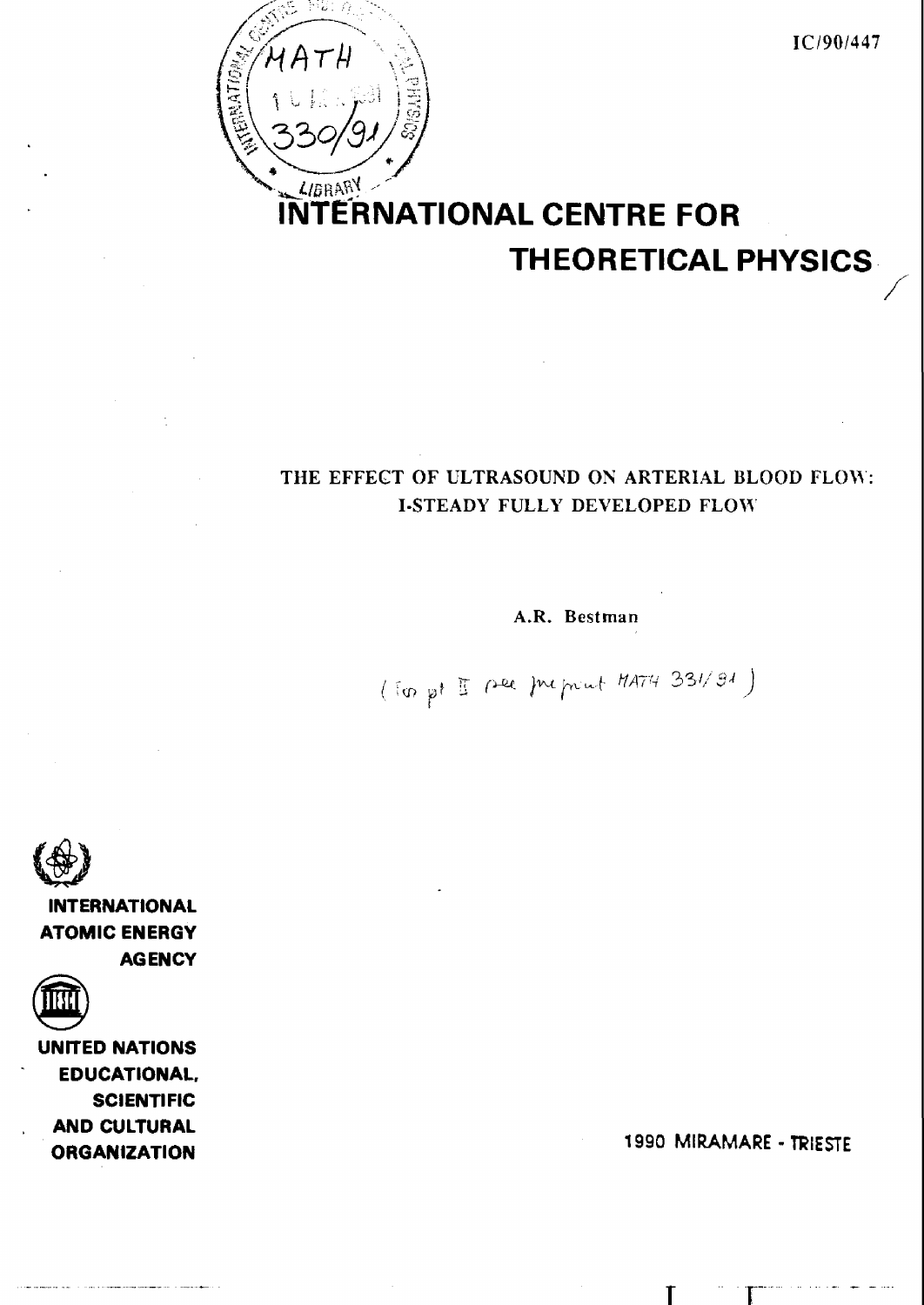$\label{eq:2} \frac{1}{\sqrt{2}}\int_{0}^{\pi} \frac{1}{\sqrt{2}}\left(\frac{1}{\sqrt{2}}\right)^{2}dx$  $\label{eq:2.1} \frac{1}{\sqrt{2}}\left(\frac{1}{\sqrt{2}}\right)^{2} \left(\frac{1}{\sqrt{2}}\right)^{2} \left(\frac{1}{\sqrt{2}}\right)^{2} \left(\frac{1}{\sqrt{2}}\right)^{2} \left(\frac{1}{\sqrt{2}}\right)^{2} \left(\frac{1}{\sqrt{2}}\right)^{2} \left(\frac{1}{\sqrt{2}}\right)^{2} \left(\frac{1}{\sqrt{2}}\right)^{2} \left(\frac{1}{\sqrt{2}}\right)^{2} \left(\frac{1}{\sqrt{2}}\right)^{2} \left(\frac{1}{\sqrt{2}}\right)^{2} \left(\$  $\frac{1}{2}$  $\mathcal{A}^{\mathcal{A}}$ 

 $\label{eq:3.1} \frac{1}{2}\int_{\mathbb{R}^{3}}\left(\frac{1}{\sqrt{2}}\int_{\mathbb{R}^{3}}\left(\frac{1}{\sqrt{2}}\right)^{2}e^{-\frac{1}{2}x}e^{-\frac{1}{2}x}e^{-\frac{1}{2}x}e^{-\frac{1}{2}x}e^{-\frac{1}{2}x}e^{-\frac{1}{2}x}e^{-\frac{1}{2}x}e^{-\frac{1}{2}x}e^{-\frac{1}{2}x}e^{-\frac{1}{2}x}e^{-\frac{1}{2}x}e^{-\frac{1}{2}x}e^{-\frac{1}{2}x}e^{-\frac{1}{2$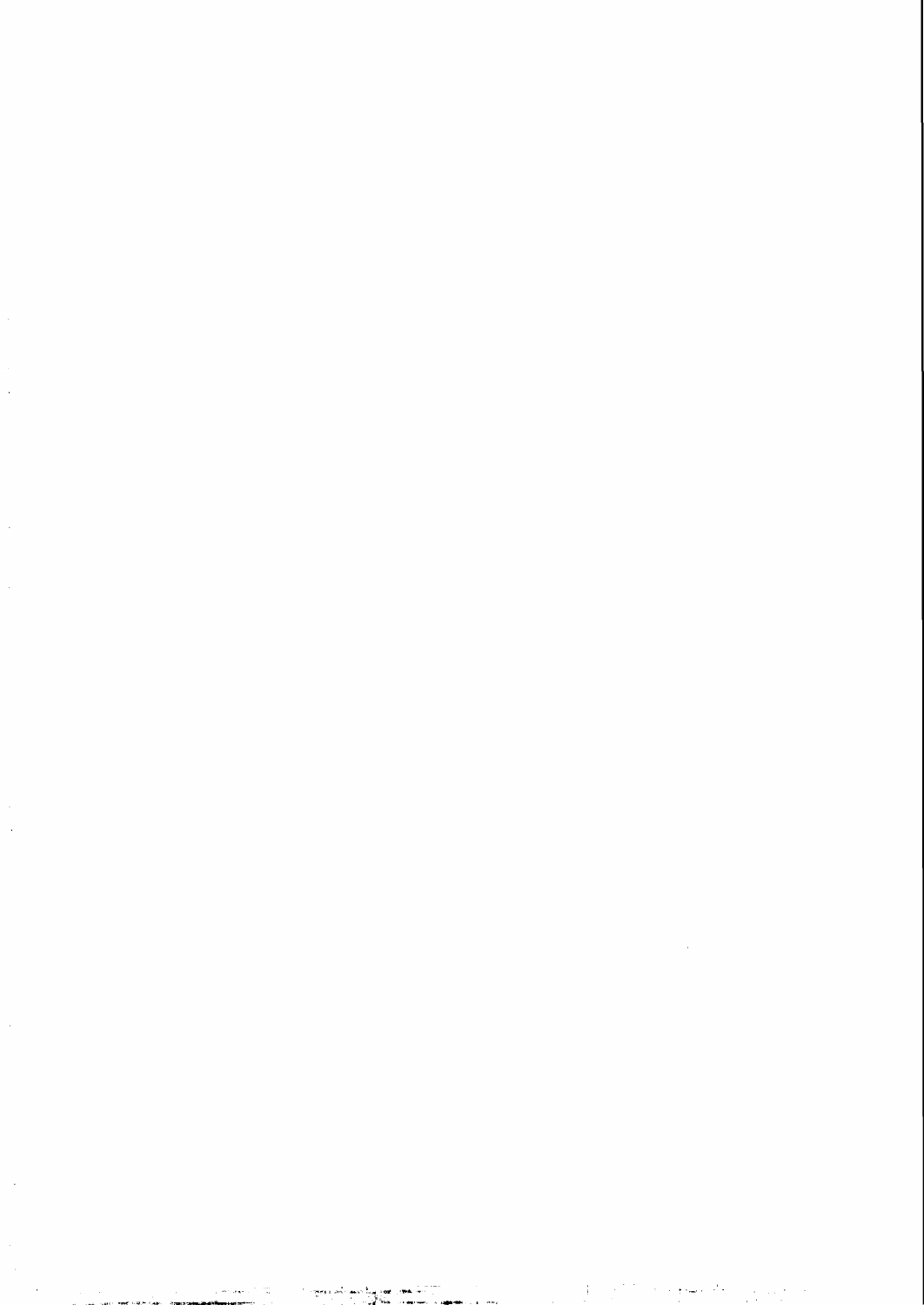International Atomic Energy Agency

and

United Nations Educational Scientific and Cultural Organization INTERNATIONAL CENTRE FOR THEORETICAL PHYSICS

## **THE EFFECT OF ULTRASOUND ON ARTERIAL BLOOD FLOW: I - STEADY FULLY DEVELOPED FLOW** •

A.R. Bestman \*\*

International Centre for Theoretical Physics, Trieste, Italy.

### ABSTRACT

The paper models the effects of ultrasound heating of the tissues and the resultant perturbation on blood flow in the arteries and veins. It is assumed that the blood vessel is rigid and the undisturbed flow is fully developed. Acoustical perturbation on this Poiseuille flow, for the general three-dimensional flow with heat transfer in an infinitely long pipe is considered. Closed form analytical solutions are obtained to the problem. It is discovered that the effects of the ultrasound heating are concentrated at the walls of the blood vessels.

#### MIRAMARE - TRIESTE

December 1990

\* To be submitted for publication.

Permanent address: Mathematics Department, University of Port Harcourt, P.M.B. 5323, Port Harcourt. Nigeria.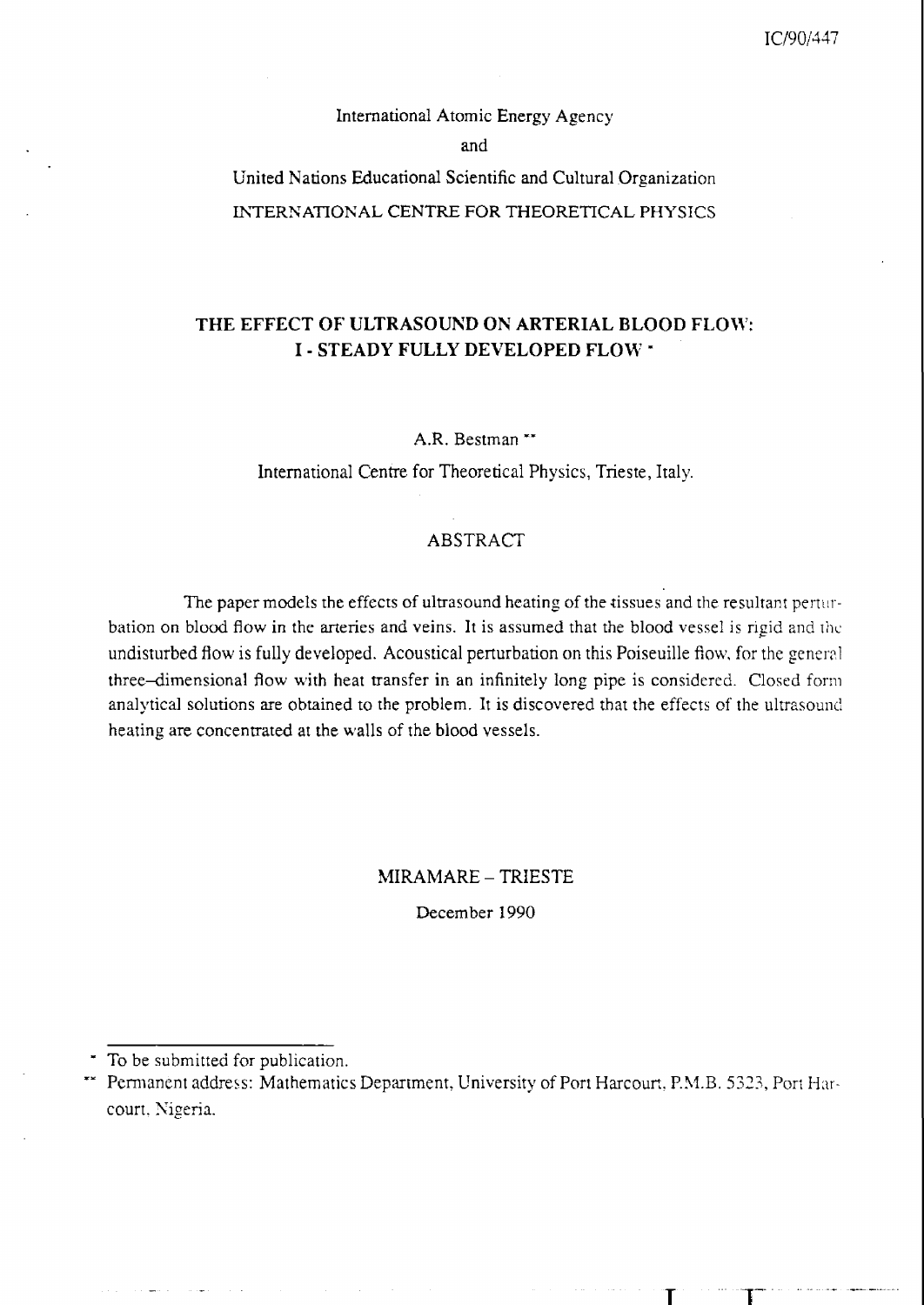### 1. INTRODUCTION

It is now well-known that, if the thermal equilibrium of the human body and its environment is disturbed, heat flows through the epidermis, the dermis, the fat, the muscles and so on. A detailed investigation of this heat transfer process has been carried out by Wilson and Spence [1] and Hodson *et at.* [2J. Hence the application of ultrasound heats up the tissue, thereby causing free convection heat transfer to flow in the blood vessels embedded in the tissues. The extent to which the ultrasound disturbs the flow in the blood vessels, forms the central theme of this paper.

The problem is a very difficult one, since blood vessels distend under a pulsatile flow situation. Here we make this simplifying assumption that the blood vessel is rigid, and the flow before the incident of the ultrasonic beam is steady and fully developed. The acoustical approximations are then applied to the general three-dimensional flow with heat transfer in an infinitely long cylindrical tube.

In Section 2 the governing equations are developed, and the solutions of these equations are obtained in a closed form in Section 3. Section 4 is devoted to the discussion of these solutions. In Part II, the analysis is extended to the case of an initially oscillatory flow, and additional deductions are made about the overall flow structure.

## 2. GOVERNING EQUATIONS

We consider the flow in an infinitely long rigid pipe with free convection heat transfer. If p is the pressure,  $\theta$  the temperature,  $(u, v, w)$  the velocity components in the cylindrical polar coordinates  $(r, \varphi, z)$  such that t is time, then following Bestman [3, 4] the governing equations could be expressed in the form

$$
\frac{1}{r} \frac{\partial}{\partial r} (r u) + \frac{1}{r} \frac{\partial v}{r \partial \varphi} = 0
$$
\n
$$
Re \left\{ \frac{1}{r} \frac{\partial}{\partial r} \left[ r \left( \frac{u \partial v}{\partial r} + \frac{v \partial v}{r \partial \varphi} + \frac{u v}{r} \right) \right] - \frac{1}{r} \frac{\partial}{\partial \varphi} \left( \frac{u \partial u}{\partial r} + \frac{v}{r} \frac{\partial u}{\partial \varphi} - \frac{v^2}{r} \right) \right\} =
$$
\n
$$
= \left( \nabla^2 - \sigma \frac{\partial}{\partial t} \right) \left[ \frac{1}{r} \frac{\partial}{\partial r} (r v) - \frac{1}{r} \frac{\partial u}{\partial \varphi} \right] + G_r \left( \frac{\partial \theta}{\partial r} \sin \varphi + \frac{1}{r} \frac{\partial \theta}{\partial \varphi} \cos \varphi \right)
$$
\n
$$
Re \left( \frac{u \partial w}{\partial r} + \frac{v}{r} \frac{\partial w}{\partial \varphi} \right) = -\frac{\partial p}{\partial z} + \left( \nabla^2 - \sigma \frac{\partial}{\partial t} \right) w
$$
\n
$$
P_r \sigma \frac{\partial \theta}{\partial t} + Re \, P_r \left( \frac{u \partial \theta}{\partial r} + \frac{v}{r} \frac{\partial \theta}{\partial \varphi} \right) = \nabla^2 \theta
$$
\n(1)

where

 $\nabla^2 - \frac{\partial^2}{\partial x^2} + 1$ *r dr* 1 *d<sup>2</sup>*  $\overline{r}$   $\overline{\partial \varphi^2}$ 

The problem depends on the frequency parameter  $\sigma$ , the Reynolds number  $Re$ , the free convection parameter  $G_{\tau}$  and the Prandtl number  $P_{\tau}$ .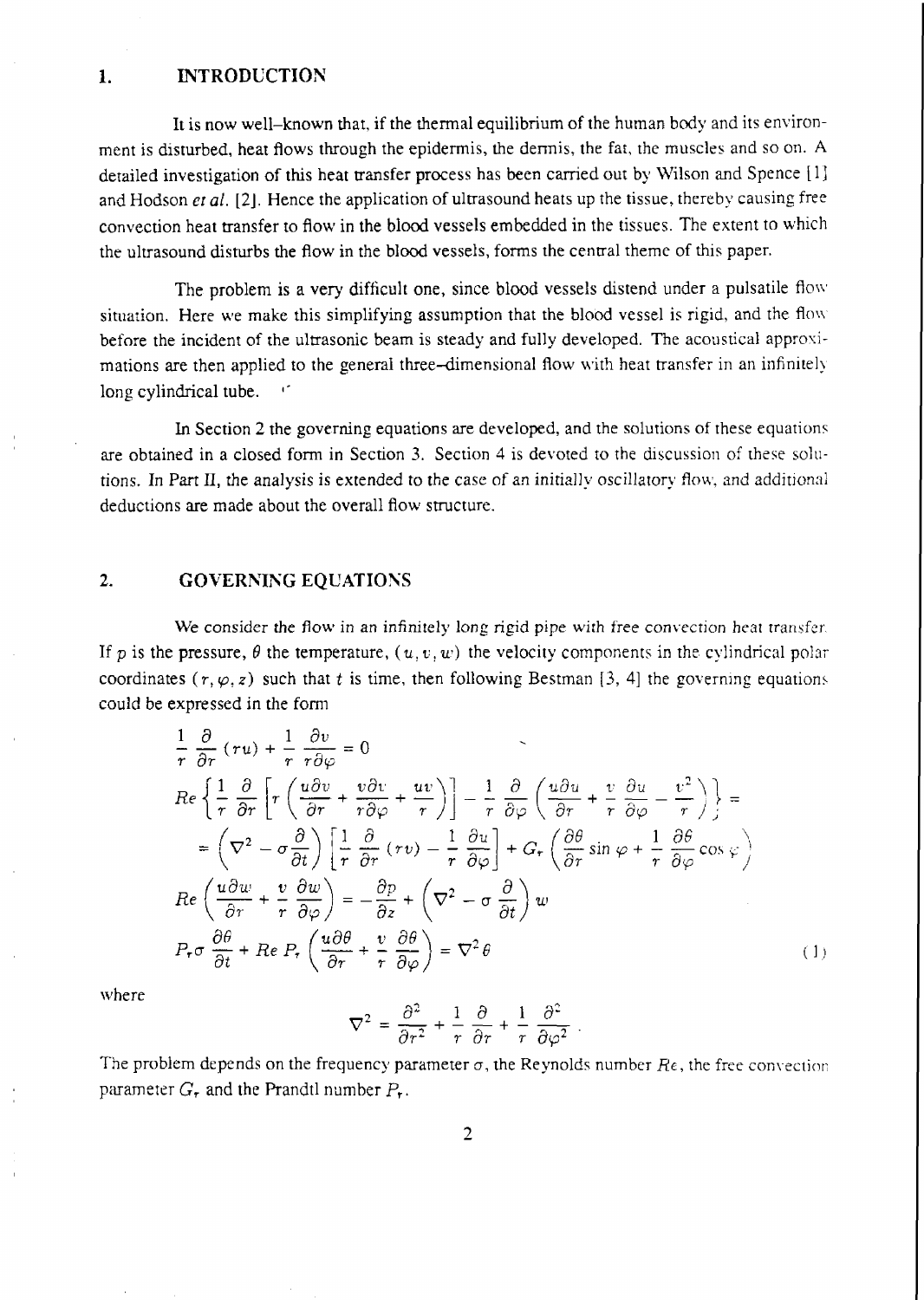We assume that initially a fully developed flow,  $(0, 0, w^{(0)}(r))$ , exists in the tube such

that

$$
-\frac{dp^{(0)}}{dz} \equiv K^{(0)} = \frac{d^2 w^{(0)}}{dr^2} + \frac{1}{r} \frac{dw^{(0)}}{dr}, \qquad (2)
$$

in which  $K^{(0)}$  is the driving pressure. The elementary solution of Eq.(2) subject to the no-slip condition at the wall  $r = 1$ , is

$$
w^{(0)} = \frac{1}{4} K^{(0)}(1 - r^2) \tag{3}
$$

An ultrasound beam of frequency parameter  $\sigma$ , is subsequently applied on the skin which then heats up the tissue above the body ambient temperature  $\theta_c$  (say). The heating of the tissue then causes free convection current to flow in the blood vessel. In step with the acoustical approximation, we write

$$
u = u'(r, \theta, t), \ v = v', w = w^{(0)}(r) + w', \ p = K^{(0)}z + p'(r, \varphi, t), \theta = \theta_c + \theta', \qquad (4)
$$

where the primes quantities are small, so that we can neglect their squares and products. Substituting Eqs.(4) in Eqs.(l), we get

$$
\frac{1}{r} \frac{\partial}{\partial r} (r u') + \frac{1}{r} \frac{\partial v'}{\partial \varphi} = 0
$$
\n
$$
0 = \left(\nabla^2 - \sigma \frac{\partial}{\partial r}\right) \left[\frac{1}{r} \frac{\partial}{\partial r} (r v') - \frac{1}{r} \frac{\partial u'}{\partial \varphi}\right] + G_r \left(\frac{\partial \theta'}{\partial r} \sin \varphi + \frac{1}{r} \frac{\partial \theta'}{\partial \varphi} \cos \varphi\right)
$$
\n
$$
Re \frac{d w^{(0)}}{dr} u' = \left(\nabla^2 - \sigma \frac{\partial}{\partial t}\right) w'
$$
\n
$$
P_r \sigma \frac{\partial \theta'}{\partial t} = \nabla^2 \theta'.
$$
\n(5)

The velocity vector satisfies the no-slip boundary conditions on  $r = 1$ . We then take the temperature at the tube wall to be of the form

$$
\theta_w(\varphi, t) = (\theta_0 + \theta_1 \cos \varphi + \ldots + \theta_n \cos n\varphi + \ldots) e^{it}
$$
 (6*a*)

in virtue of the Fourier decomposition, since generally the heating of the tube wall will be asymmetric.

The form of Eq.(6), dictates the solution to Eqs.(5). First, for the temperature we seek solution in the form

$$
\theta' = \left[\Theta^{(0)}(\tau) + \Theta^{(1)}(\tau)\cos\varphi + \ldots + \Theta^{(n)}(\tau)\cos n\varphi + \ldots\right]e^{it},\tag{6b}
$$

Hence we have

$$
\left(\frac{d^2}{dr^2} + \frac{1}{r}\frac{d}{dr} - \frac{n^2}{r^2} - i\sigma P_r\right)\Theta^{(n)} = 0, \quad \Theta^{(n)}(\tau) = \theta_n; \quad n = 0, 1, 2, \dots \tag{7}
$$

**r**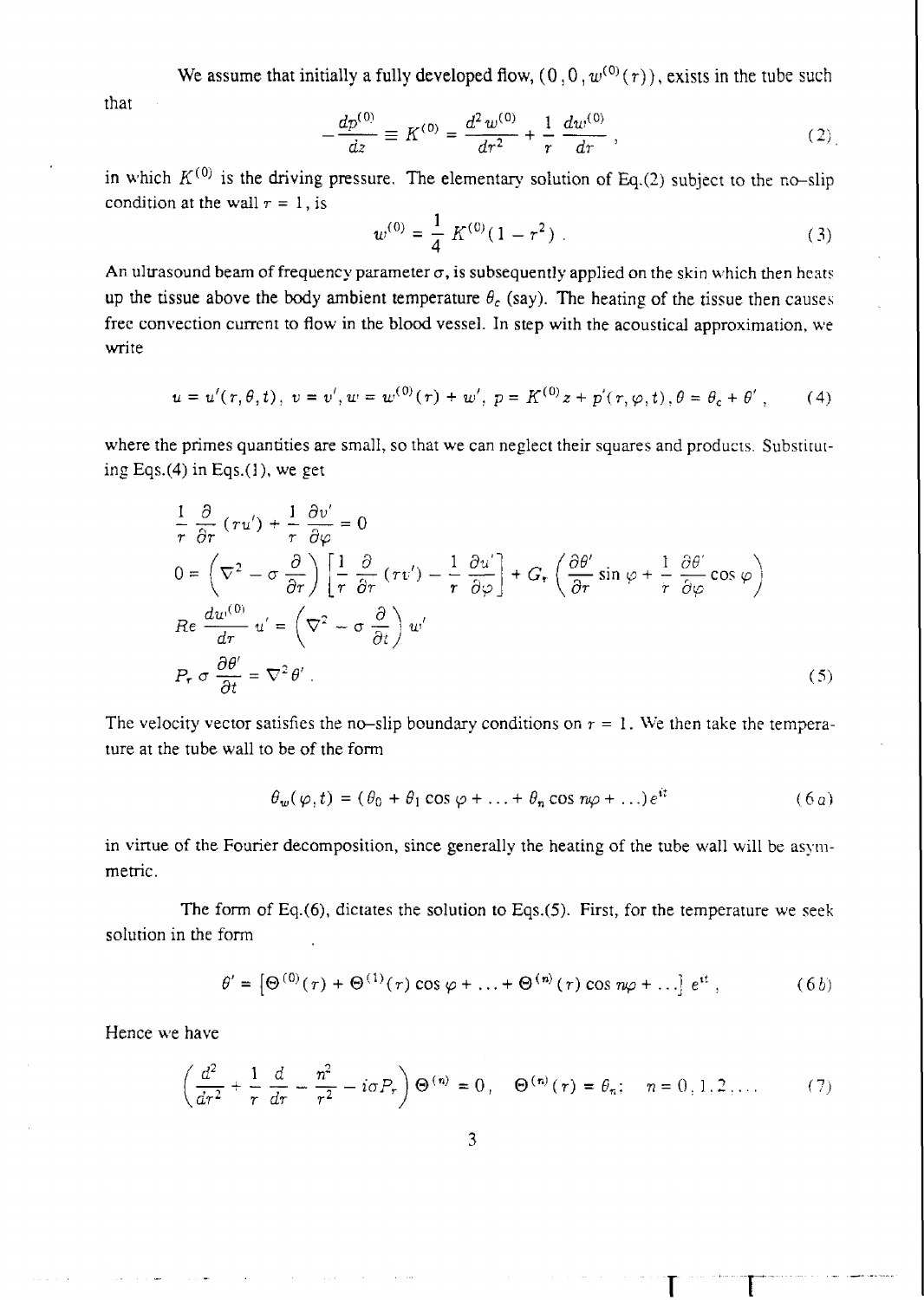Then for the velocity components, we now write

$$
u' = U^{(1)}(\tau) \cos \varphi + U^{(2)}(\tau) \cos 2\varphi + (U^{(3)}(\tau) \cos 3\varphi + U^{(3-1)} \sin \varphi) + ... +
$$
  
+ 
$$
(U^{(n+1)} \cos(n+1)\varphi + U^{(n-1)} \sin(n-1)\varphi) + ... +
$$
  

$$
v' = V^{(1)}(\tau) \sin \varphi + V^{(2)} \sin 2\varphi + (V^{(3)} \sin 2\varphi + V^{(3-1)} \cos \varphi) + ... +
$$
  
+ 
$$
(V^{(n+1)} \sin(n+1)\varphi + V^{(n-1)} \cos(n-1)\varphi) + ...
$$
  

$$
w^{(1)} = W^{(1)}(\tau) \cos \varphi + W^{(2)}(\tau) \cos 2\varphi + ... +
$$
  
+ 
$$
(W^{(n+1)} \cos(n+1)\varphi + W^{(n-1)} \sin(n-1)\varphi) + ... ,
$$
 (8)

such that

 $\overline{1}$ 

 $\bar{\phantom{a}}$ 

 $\ddot{\phantom{a}}$ 

$$
\frac{1}{\tau} \frac{d}{d\tau} \left( \tau U^{(1)} \right) + \frac{1}{\tau} \ V^{(1)} = 0 \tag{9a}
$$

$$
\left(\frac{d^2}{dr^2} + \frac{1}{r}\frac{d}{dr} - \frac{1}{r^2} - i\sigma\right) \left[\frac{1}{r}\frac{d}{dr}\left(rV^{(1)}\right) + \frac{1}{r}U^{(1)}\right] + G_r \frac{d\Theta^{(0)}}{dr} = 0 ;\tag{9b}
$$

$$
\frac{1}{r}\frac{d}{dr}(rU^{(2)}) + \frac{2}{r}V^{(2)} = 0
$$
\n
$$
\left(\frac{d^2}{dr^2} + \frac{1}{r}\frac{d}{dr} - \frac{4}{r^2} - i\sigma\right)\left[\frac{1}{r}\frac{d}{dr}(rV^{(2)}) + \frac{2}{r}U^{(2)}\right] + \frac{1}{2}G_r\left(\frac{d\Theta^{(1)}}{dr} - \frac{1}{r}\Theta^{(1)}\right) = 0;
$$
\n(10)

$$
\frac{1}{r} \frac{d}{dr} \left( rU^{(n+1)} \right) + \frac{n+1}{r} V^{(n+1)} = 0 = \frac{1}{r} \frac{d}{dr} \left( rU^{(n-1)} \right) + \frac{n-1}{r} V^{(n-1)}
$$
\n
$$
\left[ \frac{d^2}{dr^2} + \frac{1}{r} \frac{d}{dr} - \frac{(n+1)^2}{r^2} - i\sigma \right] \left[ \frac{1}{r} \frac{d}{dr} \left( rV^{(n+1)} \right) + \frac{(n+1)}{r} U^{(n+1)} \right] + \frac{1}{2} G_r \left( \frac{d\Theta^{(n)}}{dr} - \frac{n}{r} \Theta^{(n)} \right) = 0
$$
\n
$$
\left[ \frac{d^2}{dr^2} + \frac{1}{r} \frac{d}{dr} - \frac{(n-1)^2}{r^2} - i\sigma \right] \left[ \frac{1}{r} \frac{d}{dr} \left( rV^{(n-1)} \right) + \frac{(n-1)}{r} U^{(n-1)} \right] + \frac{1}{2} G_r \left( \frac{d\Theta^{(n)}}{dr} + \frac{n}{r} \Theta^{(n)} \right) = 0 ; \quad n = 3, 4, \dots,
$$
\n(11)

$$
Re \frac{dw^{(0)}}{dr} U^{(1)} = \left(\frac{d^2}{dr^2} + \frac{1}{r} \frac{d}{dr} - \frac{1}{r^2} - i\sigma\right) W^{(1)}, \qquad (12)
$$

$$
Re \frac{du^{(0)}}{dr} U^{(2)} = \left(\frac{d^2}{dr^2} + \frac{1}{r} \frac{d}{dr} - \frac{4}{r^2} - i\sigma\right) W^{(2)}, \qquad (13)
$$

$$
Re \frac{d w^{(0)}}{dr} U^{(n+1)} = \left[ \frac{d^2}{dr^2} + \frac{1}{r} \frac{d}{dr} - \frac{(n+1)^2}{r^2} - i\sigma \right] W^{(n+2)} \braket{n+2}}{dr^2} = \left[ \frac{d^2}{dr^2} + \frac{1}{r} \frac{d}{dr} - \frac{(n-1)^2}{r^2} - i\sigma \right] W^{(n-2)} \begin{cases} n = 3, 4, \dots, \\ n = 3, 4, \dots, \end{cases}
$$
 (14)

with homogeneous boundary conditions. The mathematical statement of the problem now reduces to the solution of Eqs. $(7)$ ,  $(9)$ – $(14)$ .

 $\overline{\mathbf{4}}$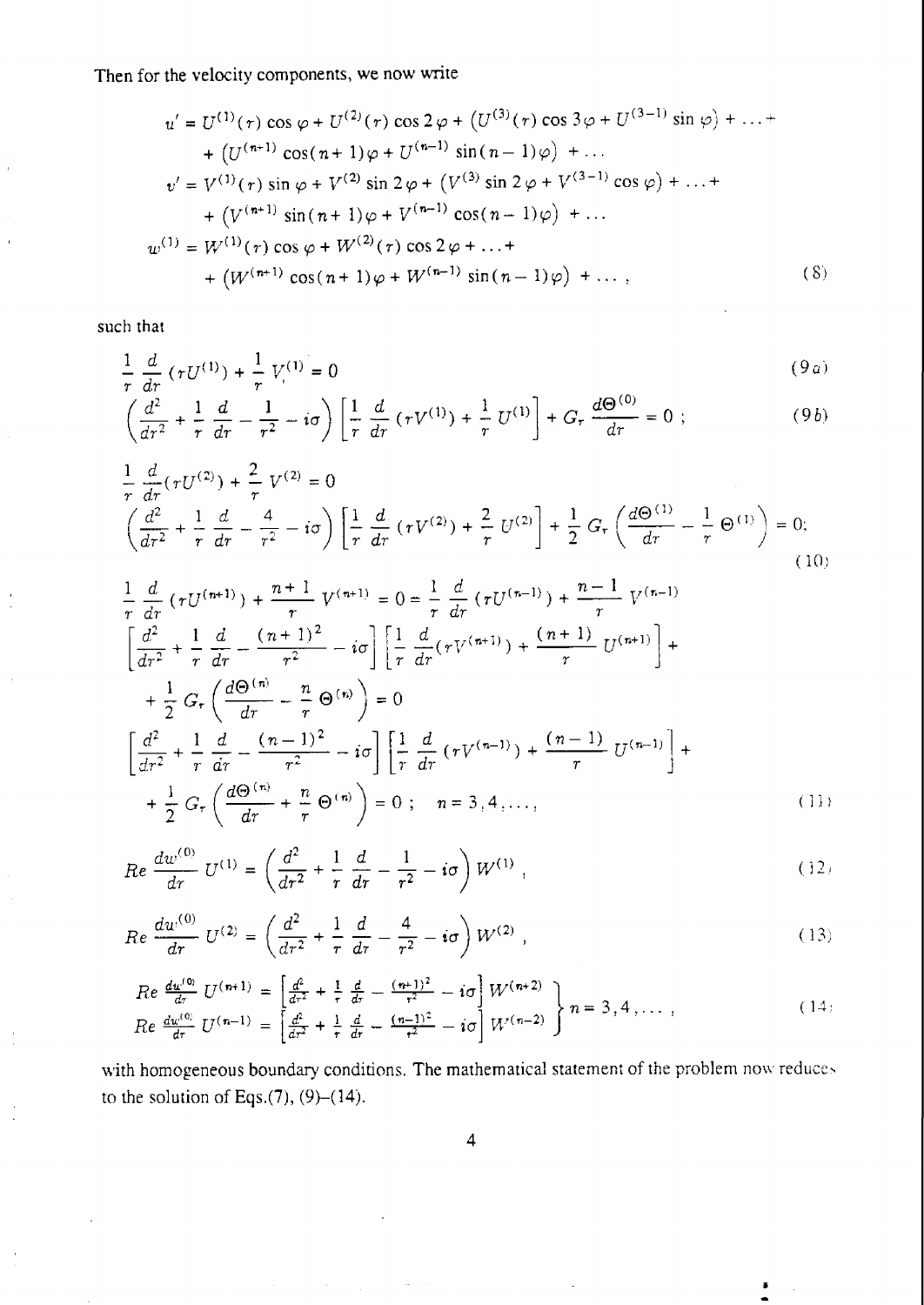## 3. SOLUTION OF EQUATIONS

Eq.(7) is standard, and its solution is given by

$$
\Theta^{(n)} = \theta_n \frac{I_n \left[ (1+i) \left( \frac{1}{2} \sigma P_r \right)^{1/2} r \right]}{I_n \left[ (1+i) \left( \frac{1}{2} \sigma P_r \right)^{1/2} \right]},
$$
(15)

in which  $I_n(z)$  is the modified Bessel's function of order *n* and argument *z*. With these values of  $\Theta^{(n)}$ , Eqs.(9)–(11) may now be integrated. First of all, we set

$$
\zeta^{1/2} = (1+i) \left(\frac{1}{2}\sigma\right)^{1/2}
$$

then Eq.(9b) may be integrated once to give

$$
\frac{1}{2} \frac{d}{dr} \left( rV^{(1)} \right) + \frac{1}{r} U^{(1)} = \sigma \cdot const_1^{(1)} I_1(\zeta^{1/2}r) - G_r \theta_0 \cdot \frac{P_r^{1/2}}{(P_r - 1)} \cdot \frac{I_1(\zeta^{1/2} P_r^{1/2}r)}{I_0(\zeta^{1/2} P_r^{1/2})}
$$

Solving this last equation simultaneously with Eq.(9a), we can show that

$$
rU^{(1)} = \frac{G_r \theta_0}{i\sigma P_r^{1/2}(P_r - 1)} \left[ \text{const}_2^{(1)} \cdot r - \text{const}_1^{(1)} \cdot I_1(\zeta^{1/2}r) + \frac{I_1(\zeta^{1/2} P_r^{1/2}r)}{I_0(\zeta^{1/2} P_r^{1/2})} \right]
$$
  

$$
rV^{(1)} = -\frac{G_r \theta_0}{i\sigma P_r^{1/2}(P_r - 1)} \left[ \text{const}_2^{(1)} \cdot r - \text{const}_1^{(1)} \cdot \zeta^{1/2}r I_1'(\zeta^{1/2}r) + \zeta^{1/2} P_r^{1/2}r \cdot \frac{I_1'(\zeta^{1/2} P_r^{1/2}r)}{I_0(\zeta^{1/2} P_r^{1/2})} \right]
$$
  
(16)

such that the constants can be expressed as

$$
const_1^{(1)} = \frac{I_1(\zeta^{1/2} P_r^{1/2}) - \zeta^{1/2} P_r^{1/2} I_1'(\zeta^{1/2} P_r^{1/2})}{I_0(\zeta^{1/2} P_r^{1/2}) \left[ I_1(\zeta^{1/2} P_r^{1/2}) - \zeta^{1/2} I_1'(\zeta^{1/2}) \right]}
$$

$$
const_2^{(1)} = \frac{\zeta^{1/2}}{I_0(\zeta^{1/2} P_r^{1/2})} \cdot \frac{\left[ I_1(\zeta^{1/2} P_r^{1/2}) I_1'(\zeta^{1/2}) - P_r^{1/2} I_1'(\zeta^{1/2} P_r^{1/2}) I_1(\zeta^{1/2}) \right]}{I_1(\zeta^{1/2} P_r^{1/2}) - \zeta^{1/2} I_1'(\zeta^{1/2})} \tag{17}
$$

Now the prime on  $I_n(z)$  indicates differentiation with respect to the argument z.

Employing the known relations

$$
I_{v-1}(z) = I'_v(z) + \frac{v}{z} I_v(z), \quad I_{v+1}(z) = I'_v(z) - \frac{v}{z} I_v(z)
$$
 (18)

the solutions to Eqs. $(10)$  and  $(11)$  can be obtained similarly. The results are

$$
rU^{(2)} = \frac{1}{2} \frac{G_r \theta_1}{i\sigma} \frac{1}{P_r^{1/2} (P_r - 1)} \left[ \text{const}_2^{(2)} \cdot r^2 - \text{const}_1^{(2)} \cdot I_2(\zeta^{1/2} r) + \frac{I_2(\zeta^{1/2} P_r^{1/2} r)}{I_1(\zeta^{1/2} P_r^{1/2})} \right]
$$
  

$$
rV^{(2)} = -\frac{1}{4} \frac{G_r \theta_1}{i\sigma} \frac{1}{P_r^{1/2} (P_r - 1)} \left[ 2 \text{const}_2^{(2)} \cdot r^2 - \text{const}_1^{(2)} \cdot \zeta^{1/2} r I_2'(\zeta^{1/2} r) + \zeta^{1/2} P_r^{1/2} r \frac{I_2'(\zeta^{1/2} P_r^{1/2} r)}{I_0(\zeta^{1/2} P_r^{1/2})} \right]
$$
(19)

5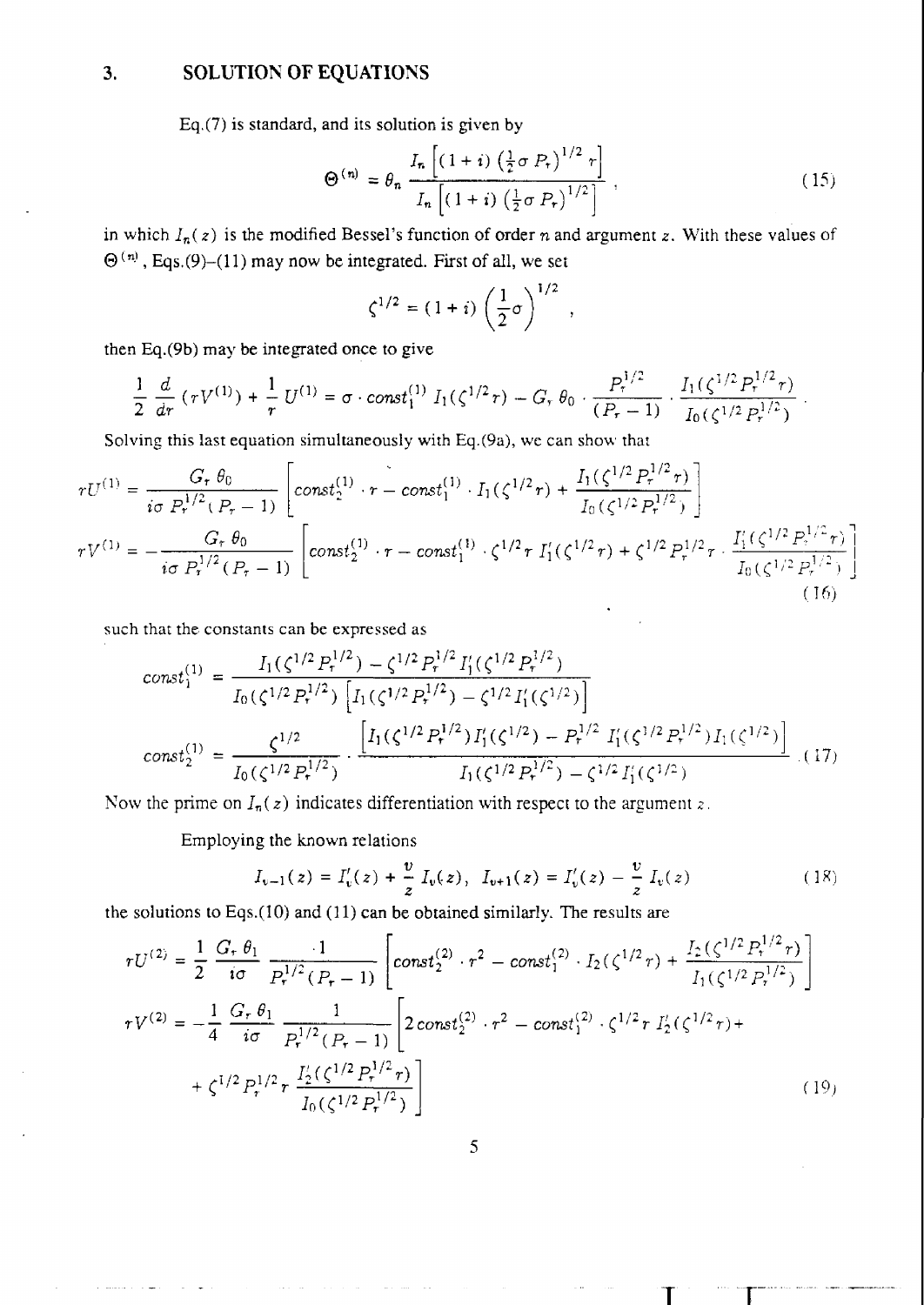$$
\quad \text{and} \quad
$$

$$
rU^{(n\pm 1)} = \frac{1}{2} \frac{G_r \theta_n}{i\sigma} \frac{1}{P_r^{1/2}(P_r - 1)} \left[ \text{const}_2^{(n\pm 1)} \cdot r^{(n\pm 1)} - \text{const}_1^{(n\pm 1)} \cdot I_{n\pm 1}(\zeta^{1/2}r) + \frac{I_{n\pm 1}(\zeta^{1/2}P_r^{1/2}r)}{I_n(\zeta^{1/2}P_r^{1/2})} \right]
$$
  

$$
rV^{(n\pm 1)} = -\frac{1}{4} \frac{G_r \theta_n}{i\sigma} \frac{1}{P_r^{1/2}(P_r - 1)} \left[ (n\pm 1)\text{const}_2 \cdot r^{n\pm 1} - \text{const}_1^{(n\pm 1)} \cdot \zeta^{1/2}r I_{n\pm 1}(\zeta^{1/2}r) + \zeta^{1/2}P_r^{1/2}r \frac{I_{n\pm 1}(\zeta^{1/2}P_r^{1/2}r)}{I_n(\zeta^{1/2}P_r^{1/2})} \right],
$$
(20)

where the constants in Eqs.(19) and (20) may be expressed as in Eq.(17).

With the help of Eqs.(16)-(20) we can finally solve for axial velocity components in Eqs.(12}-(14). The procedure is standard and the results are

$$
W^{(1)} = -\frac{1}{2} K^{(0)} Re \frac{G_r \theta_0}{i\sigma} \frac{1}{P_r^{1/2}(P_r - 1)} \left\{ \frac{f_1(\zeta^{1/2}r)}{i\sigma} \left[ \frac{I_1(\zeta^{1/2}r)}{I_1(\zeta^{1/2})} - r \right] + \frac{1}{2} \text{const}_{1} I'_1(\zeta^{1/2}) \left[ \frac{I_1(\zeta^{1/2}r)}{I_1(\zeta^{1/2})} - r \frac{I'_1(\zeta^{1/2}r)}{I'_1(\zeta^{1/2})} \right] + \frac{1 - i}{(2\sigma)^{1/2}(P_r - 1)} \left[ \frac{I_1(\zeta^{1/2}P_r^{1/2}r)}{I_0(\zeta^{1/2}P_r^{1/2})} - \frac{I_1(\zeta^{1/2}P_r^{1/2})}{I_0(\zeta^{1/2}P_r^{1/2})} \cdot \frac{I_1(\zeta^{1/2}r)}{I_1(\zeta^{1/2})} \right] \right\}
$$
  
\n
$$
W^{(2)} = -\frac{1}{4} K^{(0)} Re \frac{G_r \theta_1}{i\sigma} \frac{1}{P_r^{1/2}(P_r - 1)} \left\{ \frac{\text{const}_2^{(2)}}{\text{io}} \left[ \frac{I_2(\zeta^{1/2}r)}{I_2(\zeta^{1/2})} - r^2 \right] + \frac{1}{2} \text{const}_1^{(2)} I'_2(\zeta^{1/2}) \left[ \frac{I_2(\zeta^{1/2}r)}{I_2(\zeta^{1/2})} - r \frac{I'_2(\zeta^{1/2}r)}{I'_2(\zeta^{1/2})} \right] + \frac{1 - i}{(2\sigma)^{1/2}(P_r - 1)} \left[ \frac{I_2(\zeta^{1/2}P_r^{1/2}r)}{I_1(\zeta^{1/2}P_r^{1/2})} - \frac{I_2(\zeta^{1/2}P_r^{1/2})}{I_1(\zeta^{1/2}P_r^{1/2})} \cdot \frac{I_2(\zeta^{1/2}r)}{I_2(\zeta^{1/2})} \right] \right\}
$$
  
\n
$$
W^{(\text{nt-1})} = -\frac{1}{4} K^{(0)}
$$

and the solutions are now complete.

**They's and** 

## **4.** DISCUSSIONS

In the previous three sections, we have formulated and solved for a model to simulate the effect of ultrasound heating on blood flow. Here we give a quantitative discussion of the results.

6

Λţ.

بحصائم والمستهدف والمتماز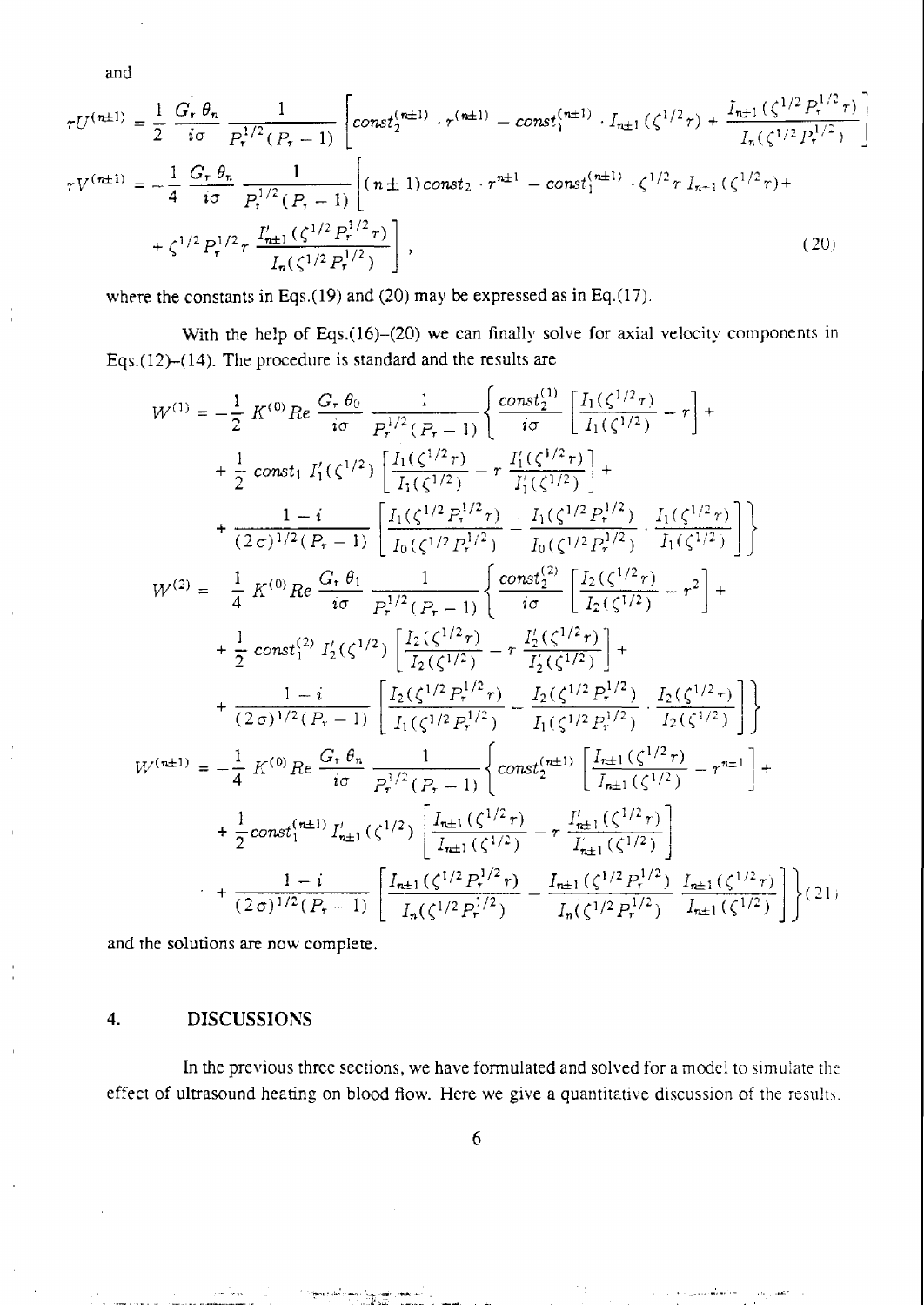Indeed we shall consider only limiting values of the temperature distribution, since the velocity components follow a similar pattern.

Therefore, when  $\sigma \to 0$ , we can show that Eq.(15) reduces to

$$
\Theta^{(n)} \sim \theta_n \tau^n \tag{22}
$$

If however,  $\sigma \to \infty$  we find it necessary to define a variable  $\eta$  which is of order 0(1). Thus

$$
\left(\frac{1}{2}\,\sigma\right)^{1/2}\,(1-r)=\eta\;,
$$

and  $\tau$  is therefore very close to unity. In this case Eq.(15) becomes

$$
\Theta^{(n)} \sim \theta_n \, e^{-(1+i)P_r^{1/2}\eta} \,. \tag{23}
$$

Eq.(22) indicates that the temperature is fairly well distributed throughout the blood vessel between the axis and the wall. This is what one may expect in a low frequency beam which has average penetration thereby allowing the tissue for effective absorption. This is not the case in ultrasound.

When  $\sigma \to \infty$ , which is appropriate for ultrasound, we find from Eq.(23) that the ultrasonic effect is restricted to a thin boundary layer near the wall and of thickness  $\sigma^{-1/2}$ . Even though the ultrasound beam decays exponentially, and oscillatorily, from the wall; which decay is rapid since the Prandtl number ( $P_r$ ) for blood is about 25, prolong application of the ultrasound is likely to cause damage to the walls of blood vessels. Further deductions will be made in Part II where the effects of oscillation of the left ventride is also taken into consideration.

#### **Acknowledgments**

The author would like to thank Professor Abdus Salam, the International Atomic Energy Agency and UNESCO for hospitality at the International Centre for Theoretical Physics, Trieste and the Swedish Agency for Research Cooperation with Developing Countries, SAREC, for financial support during his visit at the ICTP under the Associateship scheme.

**T T**